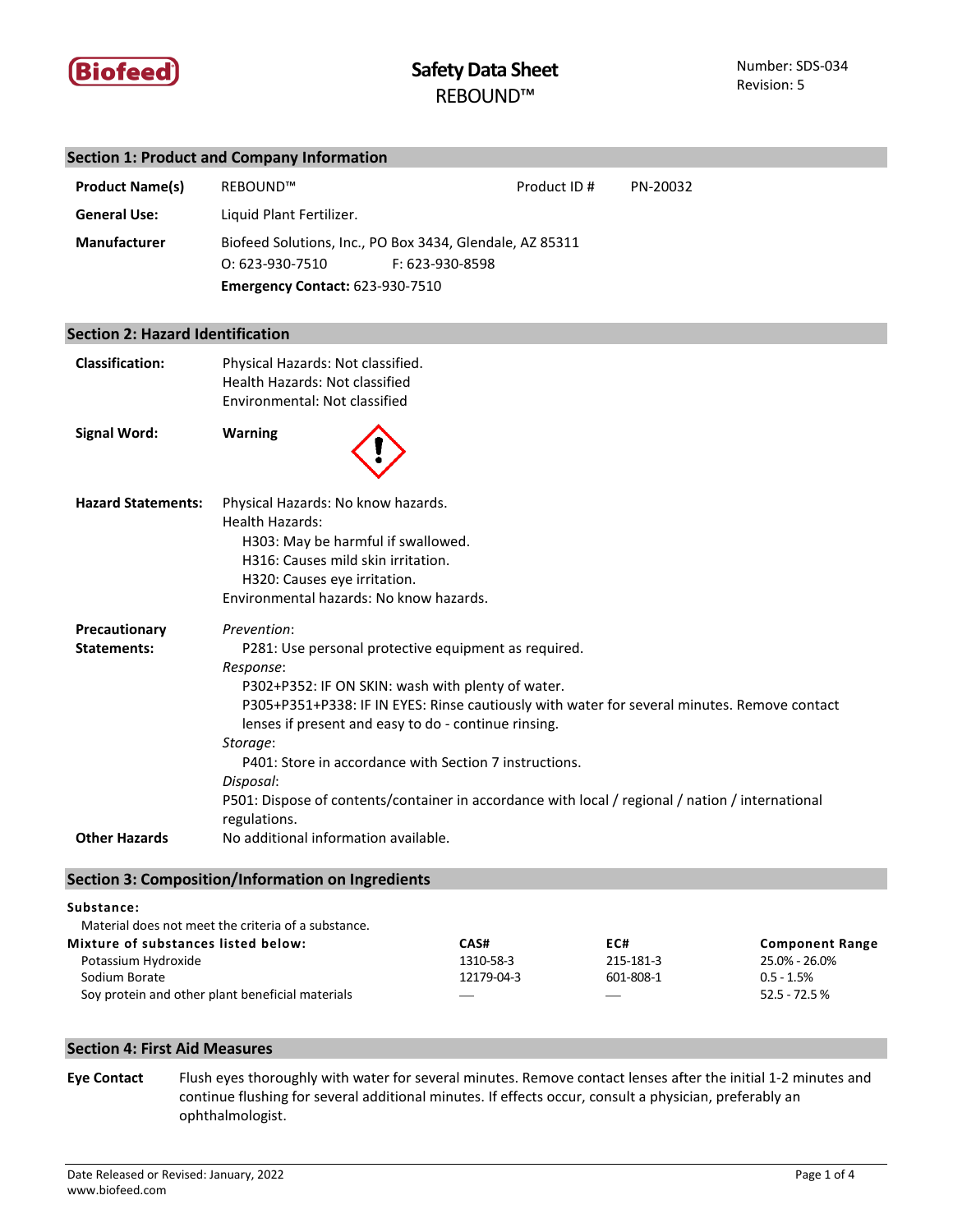

# **Safety Data Sheet** REBOUND™

- **Skin Contact** Wash exposed area with soap and plenty of water. Remove contaminated clothing and shoes while washing. Seek medical attention if irritation and persists. Wash clothing before reuse. Discard items that cannot be decontaminated such as shoes, belts or watchbands. **Ingestion** Do not induce vomiting due to possibility of aspiration into lungs. Drink one quart/liter of water to dilute. Seek
- medical advice or attention if you feel unwell.

**Inhalation** Not applicable.

**Section 5: Firefighting Measures**

| <b>Flashpoint and Method:</b>   | Product does not burn.                                                                              |
|---------------------------------|-----------------------------------------------------------------------------------------------------|
| <b>Extinguishing Media:</b>     | Use water spray, dry chemical, foam or $CO2$ as applicable for burning materials. Use a water spray |
|                                 | to cool fire-exposed containers, structures and to protect personnel.                               |
| <b>Fire-Fighting Equipment:</b> | Exposed firefighters should wear MSHA/NIOSH approved self-contained breathing apparatus with        |
|                                 | full-face mask and full protective equipment.                                                       |
| <b>Fire-Fighting Hazards:</b>   | Not Applicable.                                                                                     |

### **Section 6: Accidental Release Measures**

| <b>Personal Precautions:</b>      | Isolate release area. Exercise caution regarding personnel safety and exposure. |
|-----------------------------------|---------------------------------------------------------------------------------|
| <b>Environmental Precautions:</b> | No special requirements.                                                        |
| <b>Cleaning Up Methods:</b>       | Product is biodegradable. Spills can be washed away with water.                 |

### **Section 7: Handling and Storage**

- **Handling:** No special precautions are required. Wash hands at end of shift or before eating or using restroom. Wear gloves to avoid prolonged or repeated contact. Use good hygiene practices when handling product, including changing and laundering work clothes after use.
- **Storage:** Keep products in labeled and in original container. Store at 50 95°F / 10 35°C. Do not store in direct sunlight. Do not transfer into food or drink containers.

# **Section 8: Exposure Control and Personal Protection**

| <b>Exposure Control</b>      | <b>OSHA PEL: Not established.</b>      |
|------------------------------|----------------------------------------|
|                              | <b>ACGIH TLV-TWA: Not established.</b> |
| <b>Engineering Controls:</b> | Not normally required.                 |

# **PERSONAL PROTECTIVE EQUIPMENT**

- **Respirator:** Not required.
- **Eyes:** Wear goggles as a safety measure when working with material; use a face shield if splashing is likely.
- **Gloves:** Wear gloves to avoid skin contact for prolonged periods.
- **Clothing:** Wear protective clothing to avoid skin contact.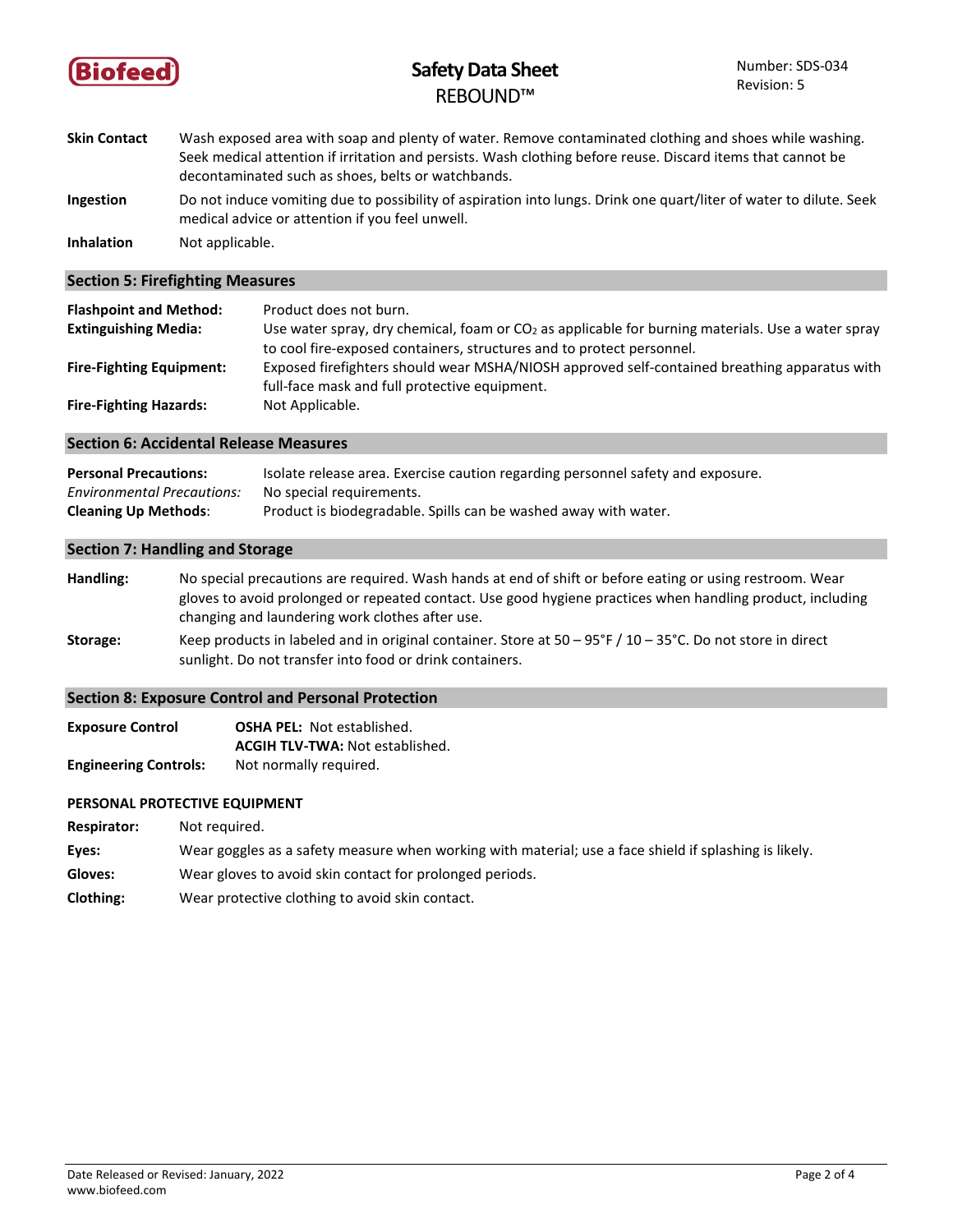

# **Section 9: Physical and Chemical Properties**

| Appearance/Physical State:               | Brown liquid         |
|------------------------------------------|----------------------|
| Upper/Lower Flammability:                | Not Applicable       |
| Odor:                                    | Slight Ammonia       |
| Vapor Pressure:                          | Not Determined       |
| Odor Threshold:                          | Not Determined       |
| Vapor Density (Air-=1):                  | Not Determined       |
| pH:                                      | pH range 11.5 - 12.5 |
| <b>Relative Density:</b>                 | 12.2 lbs per gallon  |
| Melting/Freezing Point:                  | 19°F / -7°C          |
| Solubility:                              | Soluble in water     |
| Initial Boiling Point:                   | 220°F / 105°C        |
| <b>Boiling Range:</b>                    | Not Applicable       |
| Flash Point:                             | Not Applicable       |
| <b>Evaporation Rate:</b>                 | Not Determined       |
| Flammability (solid, gas):               | Not Applicable       |
| Partition Coefficient (n-octanol/water): | Not Determined       |
| Auto-ignition Temperature:               | Not Applicable       |
| Decomposition Temperature:               | Not Determined       |
| Viscosity $(cSt, 40^{\circ} C)$ :        | Not Determined       |

# **Section 10: Stability and Reactivity**

| <b>Chemical Stability:</b><br>Other: | Stable           |
|--------------------------------------|------------------|
| <b>Hazardous Reactions:</b>          | None known       |
| <b>Conditions to Avoid:</b>          | High temperature |
| <b>Hazardous Decomposition:</b>      | None known       |
| <b>Hazardous Polymerization:</b>     | Will not occur   |

# **Section 11: Toxicological Information**

| <b>Acute Toxicity:</b>       | Not Classified                                                                           |
|------------------------------|------------------------------------------------------------------------------------------|
| Eye Contact:                 | May cause redness or mild irritation.                                                    |
| <b>Skin Contact:</b>         | None                                                                                     |
| Ingestion:                   | Potential for discomfort if over 0.5 oz/10 ml of concentrate ingested.                   |
| Inhalation:                  | Not Applicable                                                                           |
| <b>Target Organ Effects:</b> | None known                                                                               |
| <b>Chronic Effects:</b>      | Any acute symptoms may be aggravated. Refer to Sections 2 and 4 for recommended actions. |
| Carcinogenicity:             | Not Applicable                                                                           |

# **Section 12: Ecological Information**

| <b>Ecotoxicity:</b>     | Not Applicable |
|-------------------------|----------------|
| <b>Mobility:</b>        | Not Determined |
| Degradability:          | Not Determined |
| <b>Bioaccumulation:</b> | Not Determined |